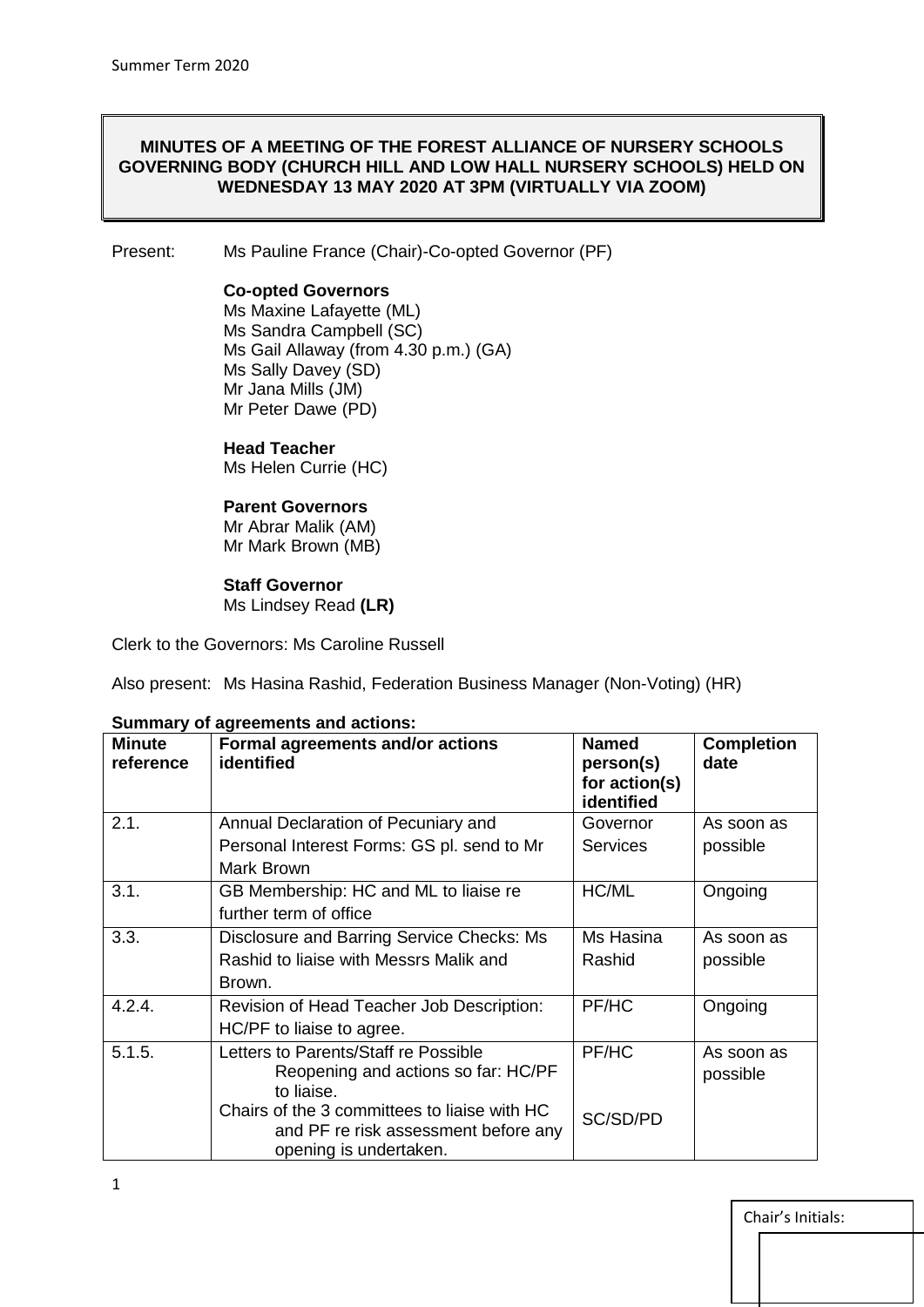| 6  | Schools' Budgets 2020/2021: FPP to      | <b>FPP</b>  | 14/10/2020- |
|----|-----------------------------------------|-------------|-------------|
|    | consider including restructure savings. | Committee   | 4pm-CHNS    |
| 10 | Dates and Times of Future Meetings:     | All to note | Immediate   |
|    | Provisionally next FGB Wednesday 21     | and         | and ongoing |
|    | October 2020 6pm-Venue to be confirmed. | Governor    |             |
|    | Next FPP Committee Wednesday 14 October | Services to |             |
|    | 2020 at 4pm at CHNS.                    | action      |             |
|    |                                         |             |             |

# **1. WELCOME AND APOLOGIES FOR ABSENCE**

# 1.1 Welcome

All were welcomed to the meeting by the Chair and introduced themselves.

# 1.2 Apologies for Absence

Apologies for absence were received and accepted from Ms Gail Allaway (logged in 4.30 p.m.).

### 1.3 Quorum The Clerk confirmed that the meeting was quorate with 11 governors present.

# **2. DECLARATIONS OF INTEREST**

- 2.1. Annual Declarations of Pecuniary and Personal Interest Forms **ACTION:** Governor Services please send to Mr Mark Brown.
- 2.2 Declarations of Pecuniary Interest Relating to the Current Agenda Items There were none.

# **3. GOVERNING BODY/LOCAL GOVERNING BODY/TRUST BOARD**

3.1 Governing Body Membership

It was noted that the Governing Body is now constituted with 12 members with 1 local authority governor vacancy. Ms Currie has contacted Cllrs Mahmoud and Khan neither of whom are available to serve so this vacancy will be left unfilled in the present circumstances. The current term of office of Ms Maxine Lafayette ends on 30.10.2020 and she will liaise with HC regarding a further term. **ACTION:** ML/HC to liaise.

- 3.2 Disqualification due to Non-Attendance This noted without action.
- 3.3 Disclosure and Barring Service Checks **ACTION:** Ms Rashid to liaise with Messrs Malik and Brown regarding these.

# **4. MINUTES**

4.1. Minutes of the Last FGB Meeting Held on 5 February 2020/ Children's Learning and Development Committee 03/02/2020/ Finance, Pay and Personnel Committee 29/01/2020:

These were received and accepted subject to amendment re 05/02/2020 action 4.3.3 re finance training. Ms France will e-sign these for retention by the alliance.

- 4.2. Matters Arising
- 4.2.1 Reconstitution of Governing Body This has been done.

Chair's Initials: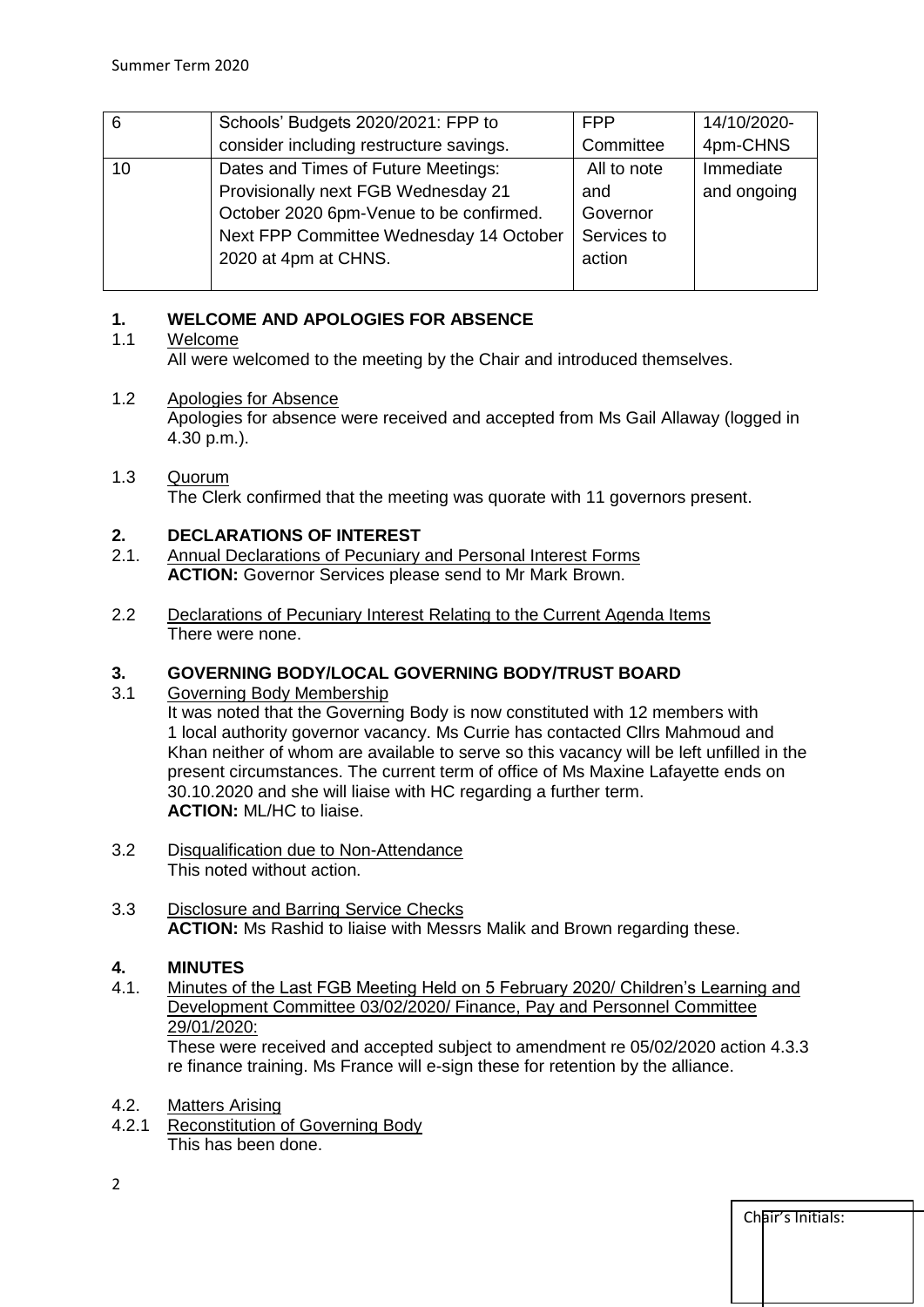- 4.2.2. Circulation of School Effectiveness Advisor Review This has been done.
- 4.2.3. Finance Training This has been cancelled.
- 4.2.4. Mid-Year Head Teacher Performance Management Review This was postponed due to closure but HC and PF have reviewed the Head Teacher job description to assist with future reviews. **ACTION:** PF to send to HC to agree.

# **5. INFORMATION SHARING, REPORTS AND REVIEW CYCLE**

## 5.1. Head Teacher's Report-Coronavirus Update

- 5.1.1. FANS Staff from both schools have been working with vulnerable and key worker children at hubs set up at Henry Maynard and Barn Croft Primary Schools. 9 key worker children are being accommodated at Henry Maynard Primary School. There has been much less take up of play sessions by Low Hall families. Children considered vulnerable or on the pathway to Education and Health Care Plans with SENIF funding have been invited to attend at Barn Croft where FANS staff have been working. Where this has been declined regular contact has been maintained and alternative support given. One child referred to Early Help is at Henry Maynard Primary School with am sessions offered. The Alliance is not currently able to offer sessions 8-6pm on either school site. This will need to be discussed further in relation to schools' reopening.
- 5.1.2. There has been significant support for children considered vulnerable at CHNS including food deliveries (LBWF to reimburse costs), with thanks to Lindsey Read and Pat English for their part in this. FANS staff are ensuring food is going to 9 families at Church Hill and 15 at Low Hall.

 Personal contact has been maintained with key worker children and contact maintained with others via email and phone. Good use has been made of the Dojo communications app so that families at both schools have daily contact and can access videos, suggestions for play and learning. 80% families have signed up for this and use it regularly. Parents use it to upload what they have been doing in home learning and this is something that FANS would like to continue with beyond lockdown.

Thanks were recorded to staff, senior leaders and the head teacher for their handling of a challenging situation with positive results and good collaborative relationships for the future.

- 5.1.3. An underspend on Early Years' Pupil Premium funding at LHNS has been used/relocated to yoga and Forest School. **Q.** Any underspend on EYPP doesn't affect the 2020/21 budget? **A.** No.
- 5.1.4. HC reported good support from Walthamstow West Partnership schools reflecting shared vision and values. Support will be needed re possible reopening in June noting that the DFE guidance received is not really appropriate re Nursery age children. Contact has been made by Strictly Education Ltd re risk assessments but these are difficult to apply for young children. Provision could be considered for children of key workers, vulnerable children and children about to transfer to primary school with possibly 45 at each school but not for 8-6pm sessions.

Chair's Initials: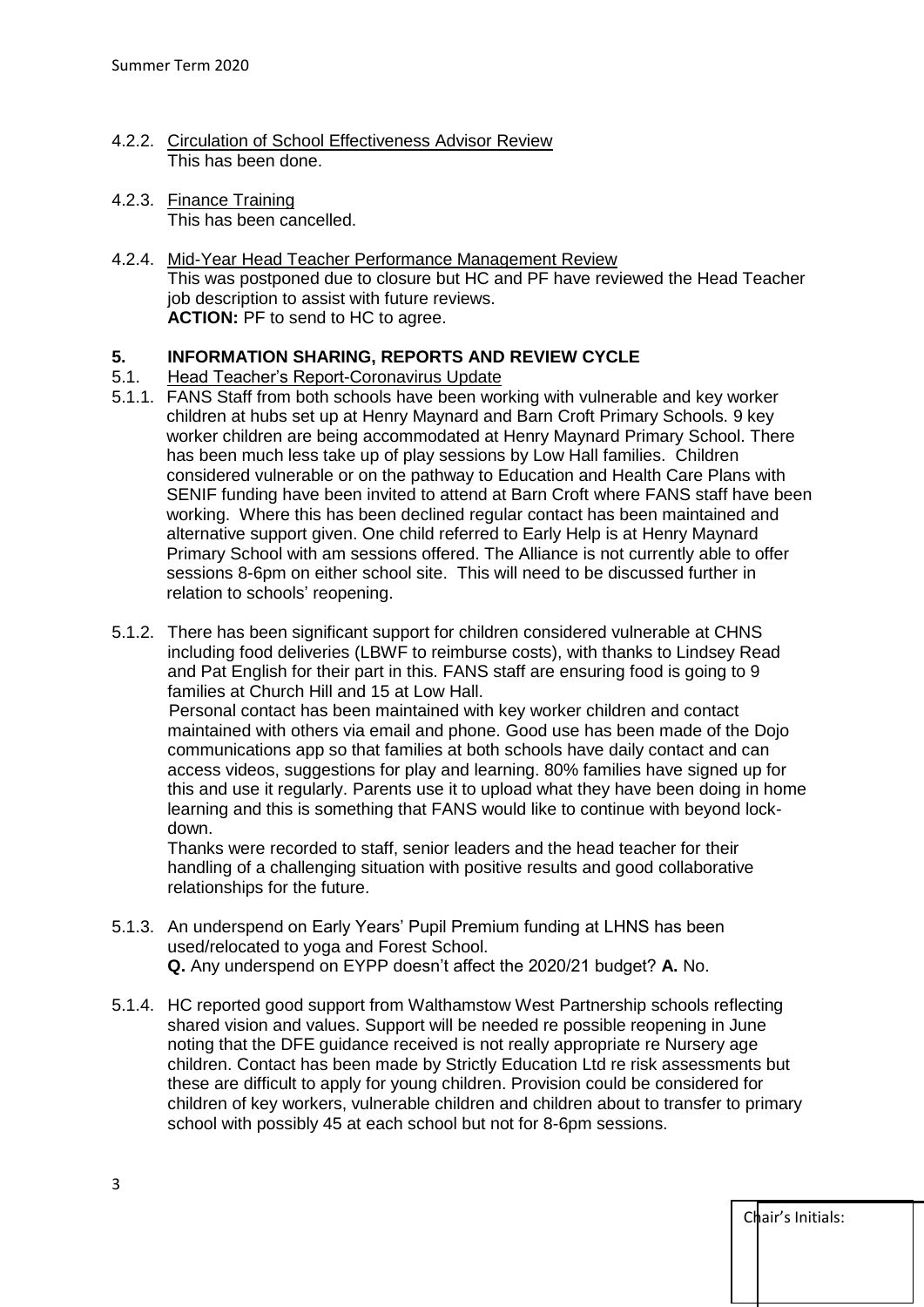5.1.5. Reference was made here to a joint union statement re what is required from the government for partial reopening to be feasible including risk assessments and local autonomy re closure if there are clusters of new cases.

The premises manager is long term sick at present so deep clean of the schools is difficult at present. It is possible that one school only could be opened noting that as the children are not of statutory school age a number of families may chose not to engage with any reopening until September. It is understood that no fine/compulsion is envisaged in any case. There has not been significant take up by children of key workers with staff shielding if they are living with a vulnerable person. There are sufficient staff to cover at present and staff anxieties in the current situation are supported. FANS staff are working at Henry Maynard School in the nursery for a limited number of sessions each week with good social distancing and hygiene procedures in place. There is sufficient personal protective equipment and clear signage. If staff do have to return there is a LBWF bicycle scheme which staff could be encouraged to use.

**Q.** Are parents expected to pay for childcare? **A.** Not since March and until further notice which is of future concern for the budget. **ACTION:** 

- HC/PF to liaise re a letter to parents re the current situation + a letter to staff.
- Chairs of the 3 committees to liaise with HC and PF re risk assessment before any opening is undertaken.
- 5.1.6. Q. Re safeguarding concerns there has been a letter from David Kilgallon to schools re vulnerable children? **A.** Yes, directed at schools who have not made contact with vulnerable children. We've highlighted children not known to Social Care and made regular contact. There have been emergency food deliveries to families (greater take up at LHNS than CHNS) and 3 Early Help requests for LHNS. Group emails have been sent to other families offering help. All families have been signposted to relevant sources of support including the provision of cooked meals.

#### 5.2. Link Visits

These have been affected by closure.

#### 5.3 School Development Plan

This usually runs for a year but, in the circumstances, will be extended to the end of next year in order to allow due consideration to be given to issues including training and cultural capital.

There is limited data to report at present but will focus on gap analysis and pupil reports are being written as at February. If children return on a phased basis priority will be given to the needs of children moving to primary school. An additional risk assessment will be needed to reopen (cost £500) but will need to be specific to young children. Provision of 'good bye' parties will be considered at both schools.

## **6. SCHOOL BUDGETS 2020/2021**

6.1. The Schools' financial position is better than expected with small carry forwards to be reported for both schools and a balanced budget submitted for both schools. Church Hill Nursery School

The meeting unanimously ratified a brought forward balance of £66,664 from 2019/2020 and a predicted carry forward balance to 2020/2021 of £235,977. Income was over budget due to an LA balancing payment in the spring term and rising pupil numbers. Rates have not yet been reimbursed and will be chased with the LA for both schools. Day care has been very successful in year with a flexible offer. Staffing has been overspent to maintain safe ratios but this is partly due to two

| Chair's Initials: |
|-------------------|
|                   |
|                   |
|                   |
|                   |
|                   |
|                   |
|                   |
|                   |
|                   |
|                   |
|                   |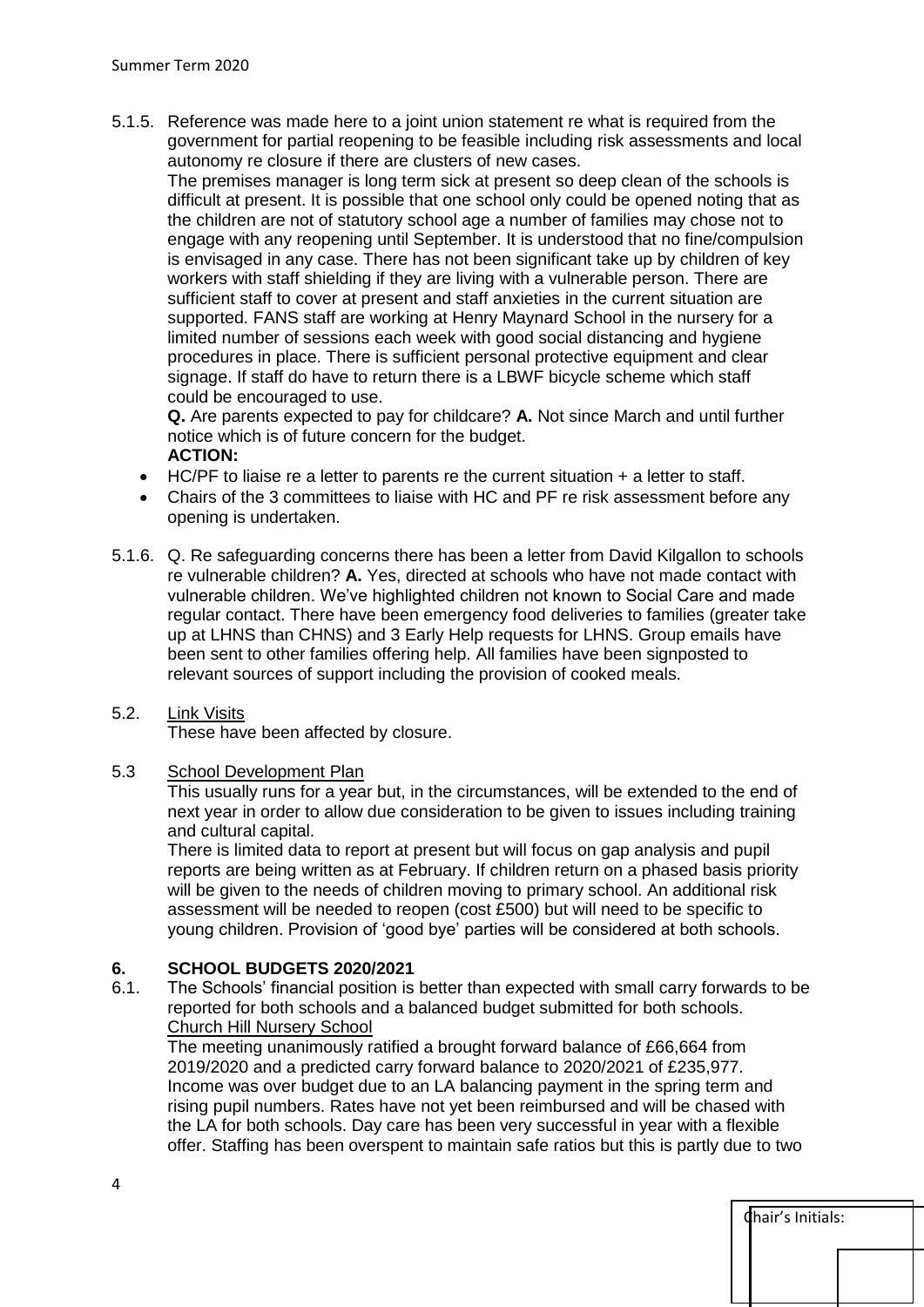year olds and SEN provision. Staff contracts will be reviewed next year with a balance of qualified and other staff maintained. There has been virement between staffing heads to show costs accurately.

Devolved capital funding has been allocated for IT (servers and PCs). Two year old provision is currently not full p.m. so will try to fill with more places a.m. Hourly rates for pupil funding have increased for both school.

## 6.2. Low Hall Nursery School

This school has been subject to Schools Facing Financial Challenge meetings due to an in year deficit funded from reserves (£122,000 brought forward). The predicted carry forward balance to 200/2021 is - £24,063 but may be recoverable in year if pupil numbers and SEN funding can be sustained and rates reimbursed. However, pupil numbers have been overachieved and an LA balancing payment received for the spring term. There has also been premises refurbishment and tea time provision made. Some capital funding will be used for IT.

There has been good control of income and fees with learning resources supplemented from the day care budget. Agency cover costs have been high so a staffing structure which covers some staff absence may be financially beneficial. No loan has been needed this year with thanks to all including the alliance business manager including for representation made at School Facing Financial Challenge meetings.

Service level agreements for professional services include safeguarding and legal services. There has been National Joint Council consultation re a 2 ½ per cent pay increase which may be part funded from central and local government. The closure has had some impact on fees and cleaning costs for which additional government funding may be available.

Reserves will be exhausted next year if there is no restructure until January 2021 so pupil numbers, staffing and future funding of pay and pensions will need to be considered.

Budget brought forwards and carry forward numbers were unanimously ratified for both Schools. The existing staff structure will continue but it is hoped to make further savings once the approved restructure is implemented. **ACTIONS:** FPP to consider.

**7. GOVERNOR SERVICES SERVICE LEVEL AGREEMENT FOR 2020/2021** Other providers will be considered re best value.

# **8. POLICY REQUIREMENTS-SUMMER 2020**

- 8.1. Model Safeguarding Policy This was approved.
- 8.2. Annual Governance Statement This was noted as non-statutory.
- **9. SCHOOL TERM DATES 2020-2021** These were noted.

# **10. DATE AND AGENDA ITEMS FOR THE NEXT MEETING**

- 10.1 Date and Time of Next FGB Meeting Wednesday 21 October 2020-6pm-Venue to be confirmed.
- 10.2. The next FPP committee meeting is scheduled for Wednesday 14 October 2020-4pm at CHNS.

Chair's Initials:

5